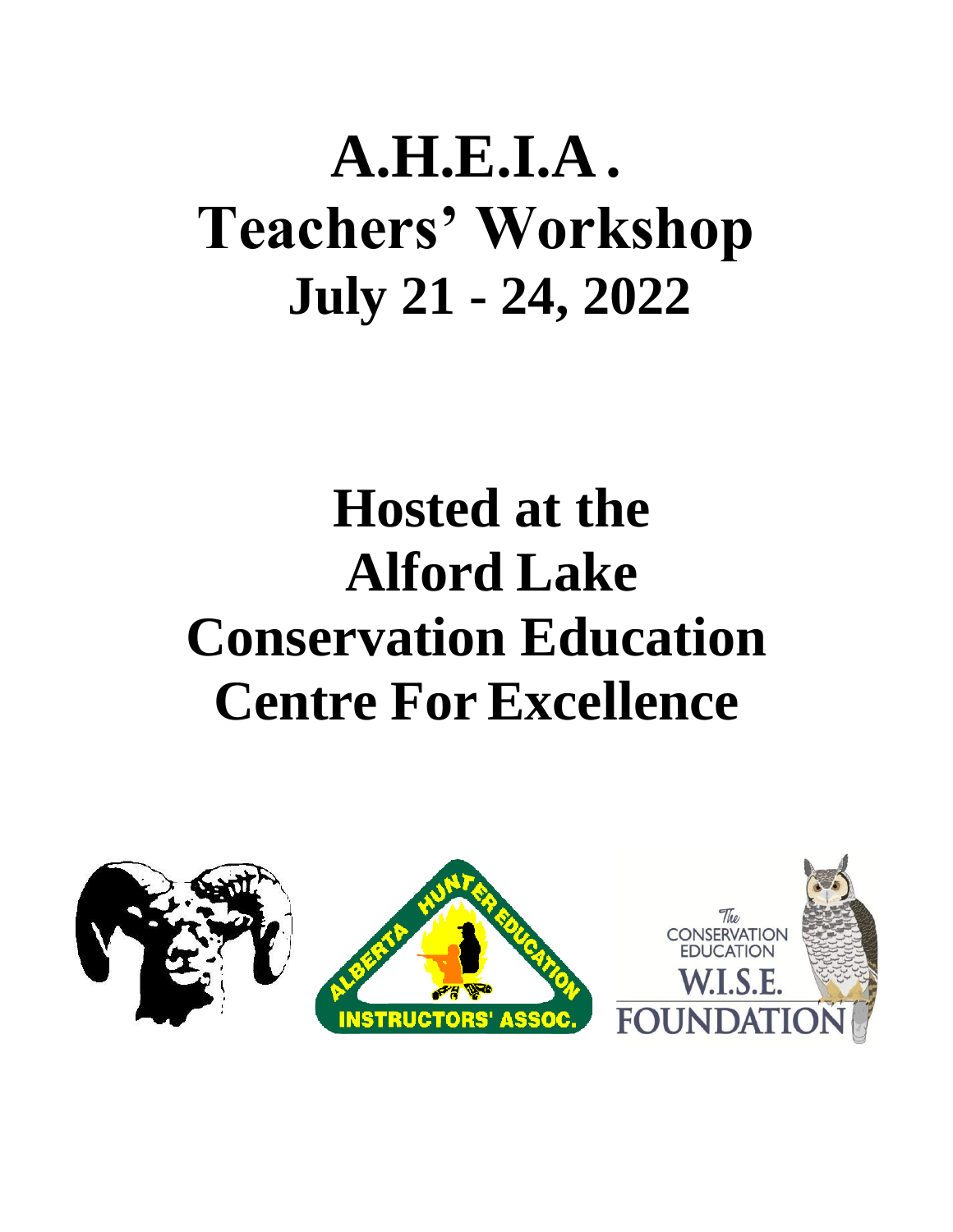

### **A.H.E.I.A's Teacher's Workshop**



Hunter Ed/Fishing Ed Workshop: July 21-24, 2022 IBEP/PCOT Instructor Course July 23-24, 2022

In 1964, the Alberta Government, together with Alberta outdoorsmen, created a hunter safety program which later became the Alberta Conservation and Hunter Education program. Each year, approximately 15,000 students complete the Conservation Education program, and 6,500 students complete the Fishing Educationprogram.

As of April 1, 2010, all first-time hunters in the Province of Alberta are required to complete the Alberta Conservation and Hunter Education program or an equivalent hunter education course in order to purchase a hunting licence.

The Conservation and Hunter Education and Fishing Education programs are offered in Alberta schools through the Alberta Education curriculum, within the Careers and Technologies Studies option, Natural Resources (NAT) Program or careers and Technology Foundations Programs for Grades 5-9.

Alberta Education has developed the "Natural Resource (NAT) Course - Wildlife" within the Careers and Technologies Studies option. The programs offered through the Alberta Conservation and Hunter Education and the Fishing Education Programs meet all requirements specified by the Alberta Education curriculum guide.

AHEIA has developed a specific workshop for teachers related to the NAT cluster.

The main component of the workshop will offer participants the required certification for delivering the "Natural Resource (NAT) Course – Wildlife" program. This certification from the Alberta Hunter Education Instructors' Association will be offered in:

- a) Alberta Conservation & Hunter Education Program (WLD1070, WLD2070)
- b) Alberta Fishing Education Program (WLD1080, WLD2080)

An additional component of the workshop will familiarize teachers with activities at our Outdoor Camps as they relate to Outdoor Experience I and II (WLD1130, WLD2130). These sessions include hands-on participation in:

- a) Survival & CampingProgram
- b) Shooting Program (shotgun, small bore rifle & large bore rifle)
- c) Compass Program
- d) Fishing Program
- e) ArcheryProgram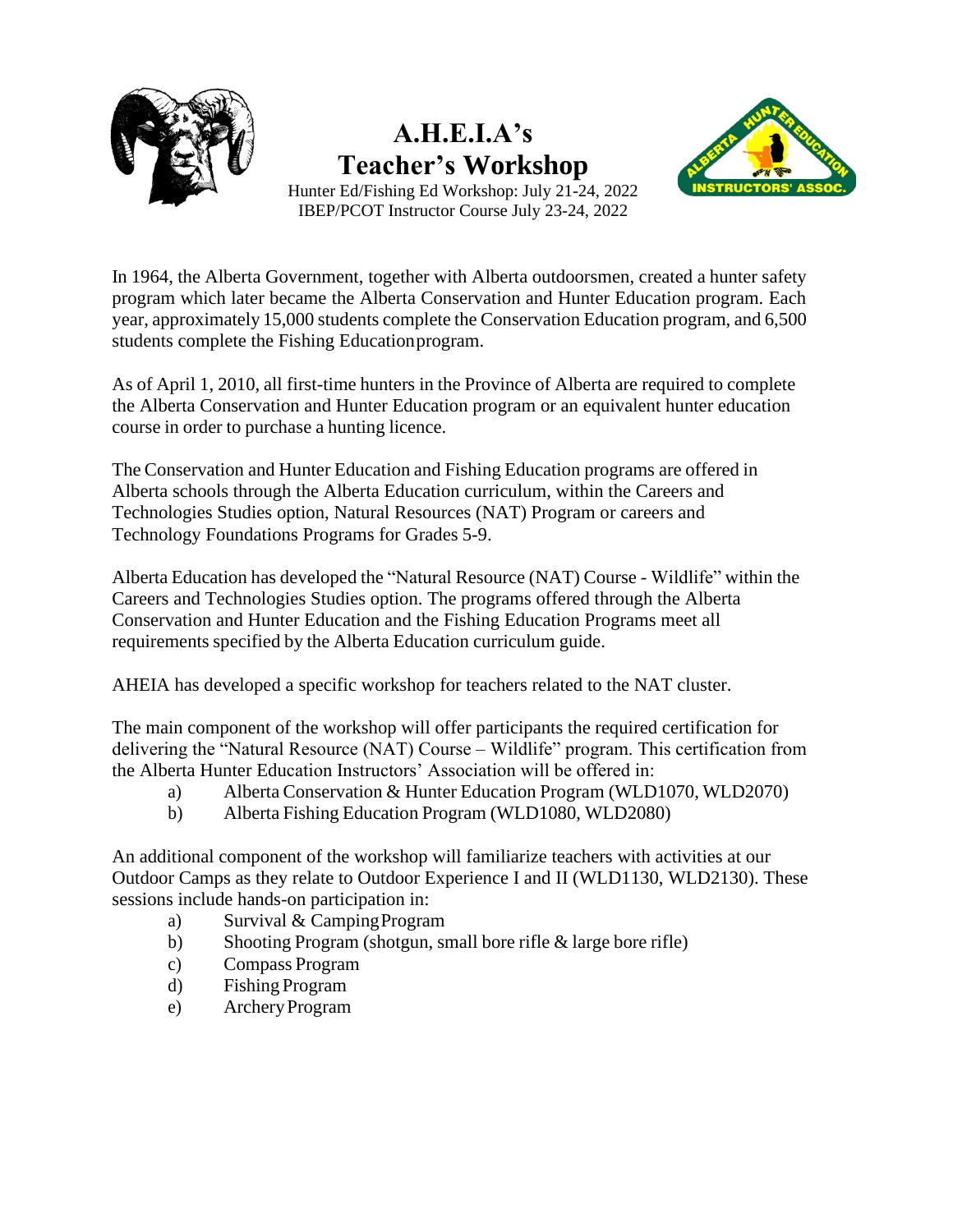

### **A.H.E.I.A's Teacher's Workshop**



Hunter Ed/Fishing Ed Workshop: July 21-23, 2022 IBEP/PCOT Instructor Course July 23-24, 2022

The Conservation Education portion of the Teachers' Workshop concludes at noon on July 23rd. Those teachers who wish to become certified to offer the Boating Safety (WLD1090) and/or Bowhunting Education (WLD 1075) can stay for the Pleasure Craft Operator Training (PCOT) and/or the International Bowhunter Education (IBEP) Instructors' program. PCOT commences at the conclusion of the Hunter Ed/Fishing Ed workshop at noon on Saturday and will end Saturday afternoon. IBEP commences Saturday evening and concludes mid-afternoon Sunday (time is dependent on number of students, weather, etc).

The workshops will be held at the Alford Lake Conservation Education Centre located 24 km West of Caroline (See attached map).

Registration is limited. If you are interested in this workshop, please register online no later than July 14, 2022. If you have any questions, comments, or concerns please contact us as soon as possible at the email addresses or phone numbers below.

**The teacher's workshop registration fee is \$250.00 per person plus GST (\$262.50). The Pleasure Craft Operator Training instructor course is an additional \$50.00 plus GST (\$52.50) and the International Bowhunter Education Program instructor course is an additional \$100.00 plus GST (\$105.00).** We supply all meals, accommodations (cabins), all resource materials, instructor certifications and a seventeen-month membership into our organization.

We have seventeen cabins that will accommodate up to ninety-eight people. Alternatively, if participants want to camp, we have stalls for twelve units (with power) on site. There are also two private campgrounds within a ten-minute drive of our facility that may be more practical for family camping.

All participants registering and staying in the cabins will need to bring a sleeping bag, pillow, alarm clock, towel, soap, and other personal items. Many activities are scheduled outdoors, so appropriate dress is recommended. Teachers may bring their own personal gear for all handson activities.

Please note that cancellation prior to July 14, 2022, entitles you to a full refund less a \$50.00 administration charge. No refunds are provided after July 14, 2022.

Looking forward to seeing you there!

Allan Orr Calgary Conservation Education Centre [allan@aheia.com](mailto:allan@aheia.com) 403.319.2281 or 866.852.4342